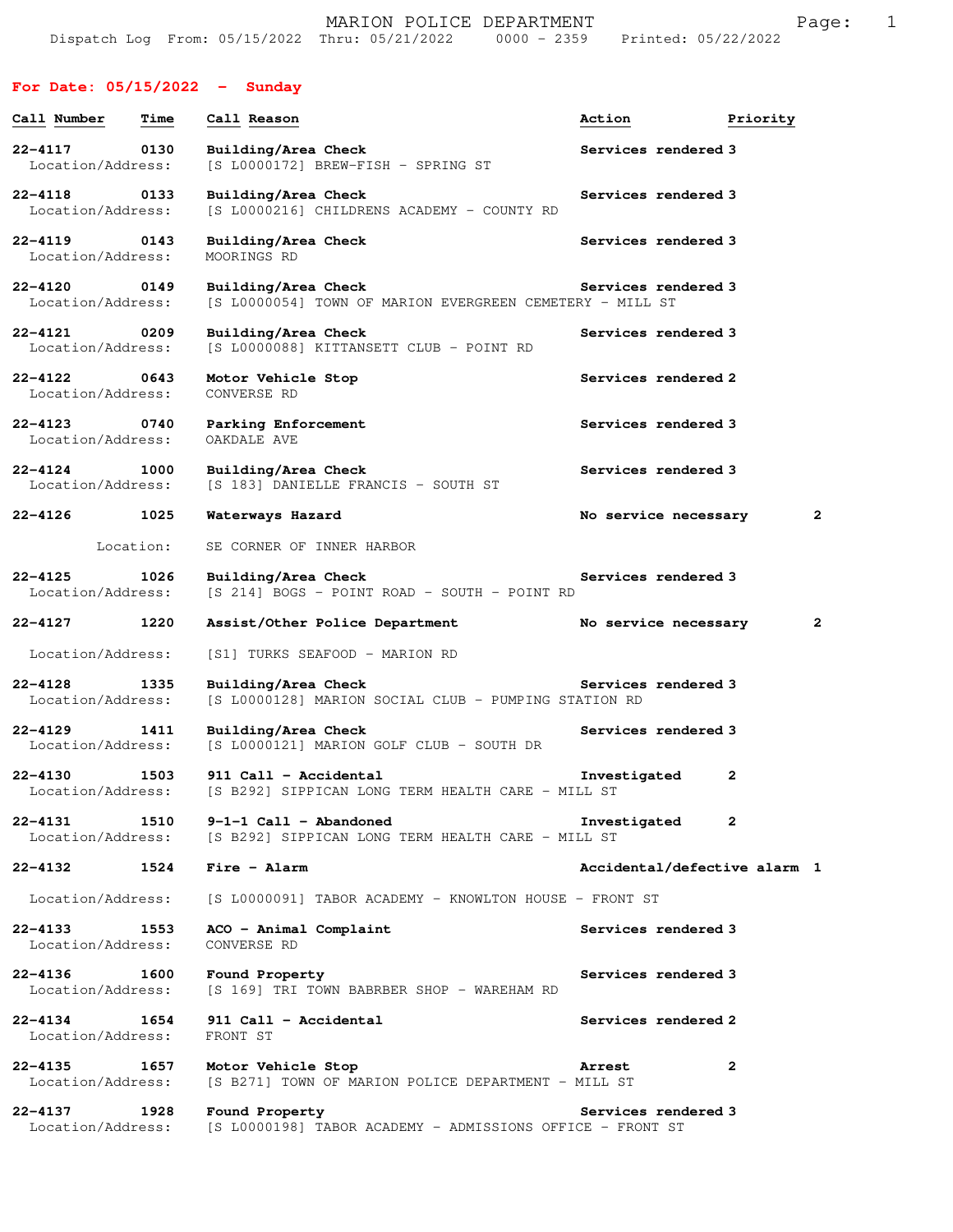### **For Date: 05/16/2022 - Monday**

| 22-4138                           | 0035         | 911 Call - Accidental                                                                                 | Accidental/defective alarm 2            |   |
|-----------------------------------|--------------|-------------------------------------------------------------------------------------------------------|-----------------------------------------|---|
| Location/Address:                 |              | CREEK RD                                                                                              |                                         |   |
| 22-4139 0100<br>Location/Address: |              | Building/Area Check<br>[S L0000088] KITTANSETT CLUB - POINT RD                                        | Services rendered 3                     |   |
| 22-4140 0103<br>Location/Address: |              | Building/Area Check Services rendered 3<br>[S L0000155] PLANTING ISLAND CAUSEWAY - PLANTING ISLAND RD |                                         |   |
| 22-4141<br>Location/Address:      | 0108         | Building/Area Check<br>[S L0000153] PINEY POINT BEACH CLUB - PINEY POINT RD                           | Services rendered 3                     |   |
| 22-4142 0110<br>Location/Address: |              | Building/Area Check<br>LANDING RD                                                                     | Services rendered 3                     |   |
| $22 - 4143$<br>Location/Address:  | 0114         | Building/Area Check<br>[S L0000230] TOWN OF MARION WING'S COVE BOAT RAMP - DELANO RD                  | Services rendered 3                     |   |
| $22 - 4144$ 0146                  |              | D.M.V.                                                                                                | Referred to other agency 3              |   |
|                                   | Vicinity of: | REST AREA - ROUTE 195 EAST                                                                            |                                         |   |
| $22 - 4145$<br>Location/Address:  | 0241         | Building/Area Check<br>[S L0000173] SILVERSHELL BEACH - FRONT ST                                      | Services rendered 3                     |   |
| $22 - 4146$<br>Location/Address:  | 0255         | Building/Area Check<br>[S 137] TRI TOWN MOTORS - WAREHAM RD                                           | Services rendered 3                     |   |
| 22-4147 0327<br>Location/Address: |              | Fire - Alarm<br>[S 137] TRI TOWN MOTORS - WAREHAM RD                                                  | Investigated<br>1                       |   |
| $22 - 4148$<br>Location/Address:  | 0819         | Officer Wanted<br>[S B271] TOWN OF MARION POLICE DEPARTMENT - MILL ST                                 | Investigated<br>$\mathbf{2}$            |   |
| $22 - 4149$<br>Location/Address:  | 0846         | General Service<br>[S B271] TOWN OF MARION POLICE DEPARTMENT - MILL ST                                | Services rendered 3                     |   |
| $22 - 4150$<br>Location/Address:  | 1000         | Building/Area Check<br>[S L0000040] CUMBERLAND FARMS (SOUTH) - WAREHAM RD                             | Investigated<br>3                       |   |
| $22 - 4151$                       | 1013         | $Fire - Alarm$                                                                                        | Accidental/defective alarm 1            |   |
|                                   |              | Location/Address: [S B412] TABOR ACADEMY - WEST HOUSE - SPRING ST                                     |                                         |   |
| Location/Address:                 |              | 22-4152 1019 Directed Patrol<br>[S 215] BOGS - SHERMAN BRIGGS - POINT RD                              | Investigated<br>$\overline{\mathbf{3}}$ |   |
| $22 - 4153$<br>Location/Address:  | 1029         | 911 Call - Accidental<br>[S B292] SIPPICAN LONG TERM HEALTH CARE - MILL ST                            | Services rendered 2                     |   |
| 22-4154                           | 1034         | <b>EMS - Medical</b>                                                                                  | Removed to hospital                     | 1 |
| Location/Address:                 |              | [S B292] SIPPICAN LONG TERM HEALTH CARE - MILL ST                                                     |                                         |   |
| $22 - 4155$<br>Location/Address:  | 1044         | Directed Patrol<br>COUNTY RD                                                                          | Services rendered 3                     |   |
| $22 - 4156$<br>Location/Address:  | 1055         | Building/Area Check<br>[S L0000128] MARION SOCIAL CLUB - PUMPING STATION RD                           | Investigated<br>3                       |   |
| $22 - 4157$<br>Location/Address:  | 1104         | Directed Patrol<br>CONVERSE RD                                                                        | Investigated<br>3                       |   |
| $22 - 4158$<br>Location/Address:  | 1111         | Building/Area Check<br>[S L0000174] SILVERSHELL BEACH BATH HOUSE - FRONT ST                           | Investigated<br>3                       |   |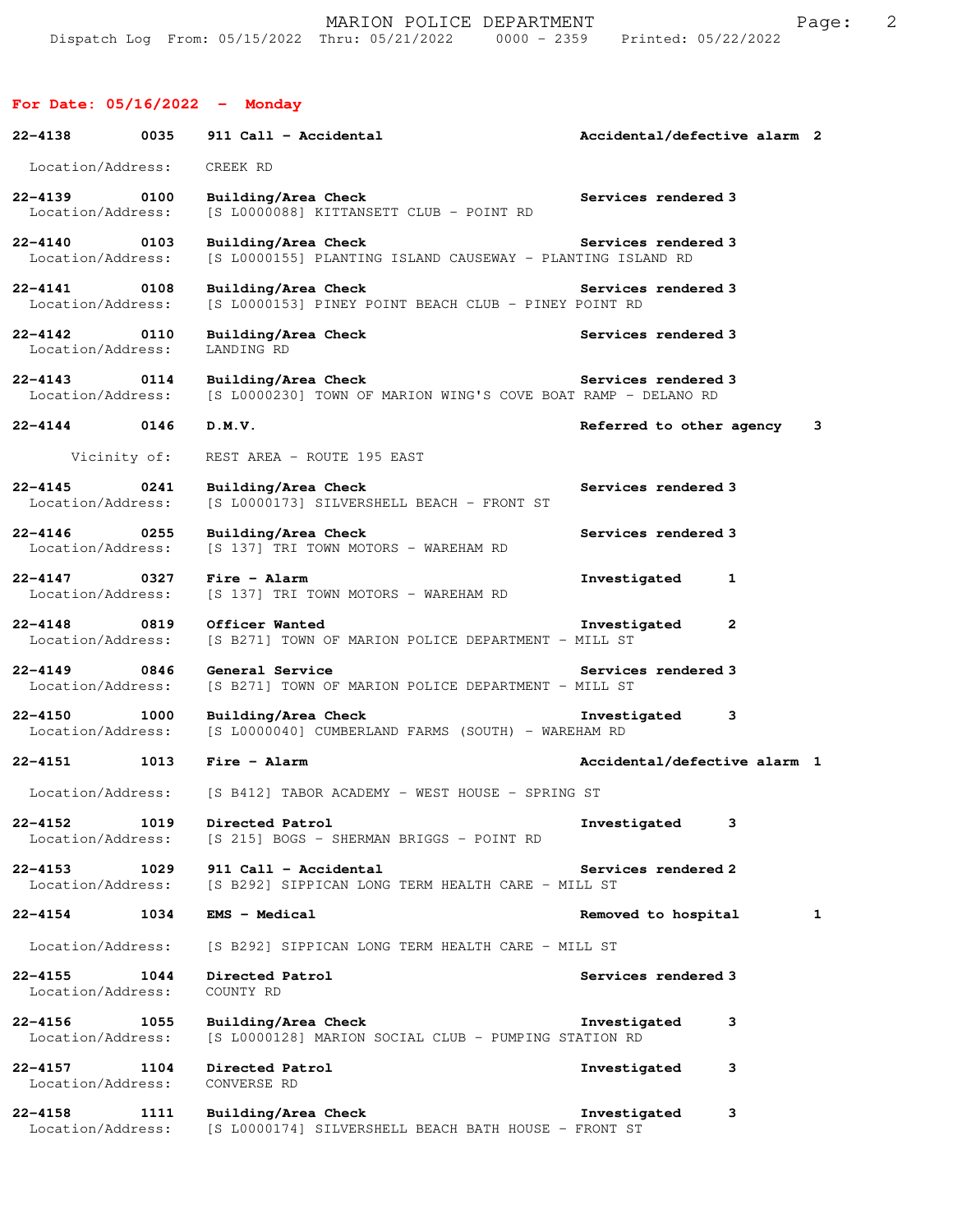|                                      |      | MARION POLICE DEPARTMENT<br>Dispatch Log From: 05/15/2022 Thru: 05/21/2022 0000 - 2359 Printed: 05/22/2022 | 3<br>Page:                    |
|--------------------------------------|------|------------------------------------------------------------------------------------------------------------|-------------------------------|
| Location/Address:                    |      | 22-4159 1213 ACO - Quarantine<br>ABELS WAY                                                                 | Services rendered 3           |
| 22-4160 1340<br>Location/Address:    |      | Building/Area Check<br>[S L0000151] OLD LANDING WHARF - FRONT ST                                           | Investigated<br>3             |
| 22-4161 1345<br>Location/Address:    |      | Assist/Other Police Department<br>[S3] TRINITY LN                                                          | Services rendered 2           |
| 22-4162<br>1426<br>Location/Address: |      | General Service<br>COUNTY RD                                                                               | Services rendered 3           |
| 22-4163 1450<br>Location/Address:    |      | Building/Area Check<br>[S 118] MARION VILLAGE ESTATES - VILLAGE DR                                         | Investigated<br>3             |
| 22-4164 1654                         |      | Motor Vehicle Complaint                                                                                    | Accidental/defective alarm 2  |
| Location/Address:                    |      | WAREHAM RD + HERMITAGE RD                                                                                  |                               |
| 22-4165                              | 1717 | Fire - CO Alarm                                                                                            | Accidental/defective alarm 1  |
| Location/Address:                    |      | CONVERSE RD                                                                                                |                               |
| 22-4167<br>1815                      |      | ACO - Animal Complaint                                                                                     | Referred to other agency<br>3 |
| Location/Address:                    |      | HOLLY RD                                                                                                   |                               |

22-4166 1819 Building/Area Check **1819 Services rendered 3** Location/Address: RYDERS LN

# **For Date: 05/17/2022 - Tuesday**

| $22 - 4168$<br>0248<br>Location/Address:        | Building/Area Check<br>[S L0000151] OLD LANDING WHARF - FRONT ST             | Services rendered 3          |
|-------------------------------------------------|------------------------------------------------------------------------------|------------------------------|
| 22-4169 0254<br>Location/Address:               | Building/Area Check<br>WATER ST                                              | Services rendered 3          |
| 22-4170 0313<br>Location/Address:               | Building/Area Check<br>[S L0000088] KITTANSETT CLUB - POINT RD               | Services rendered 3          |
| 22-4171 0434<br>Location/Address:               | Building/Area Check<br>MOORINGS RD                                           | Services rendered 3          |
| 22-4172 0725<br>Location/Address:               | 911 Call - Accidental<br>[S B292] SIPPICAN LONG TERM HEALTH CARE - MILL ST   | Investigated 2               |
| 22-4173 0755<br>Location/Address:               | Waterways Disabled Vessel<br>[S L0000122] TOWN OF MARION HARBOR - FRONT ST   | Services rendered 3          |
|                                                 |                                                                              |                              |
| 22-4174 0808<br>Location/Address:               | Officer Wanted<br>FRONT ST                                                   | Services rendered 2          |
| 22-4175 0857<br>Location/Address:               | $Fire - Alarm$<br>MAPLE AVE                                                  | Investigated<br>$\mathbf{1}$ |
| $22 - 4176$<br>$\sim$ 0925<br>Location/Address: | ACO - General Service<br>[S B271] TOWN OF MARION POLICE DEPARTMENT - MILL ST | Investigated<br>3            |
| 22-4177 1000<br>Location/Address:               | Directed Patrol<br>COUNTY RD                                                 | Investigated<br>3            |
| $22 - 4178$<br>1017<br>Location/Address:        | Building/Area Check<br>[S L0000128] MARION SOCIAL CLUB - PUMPING STATION RD  | Investigated<br>3            |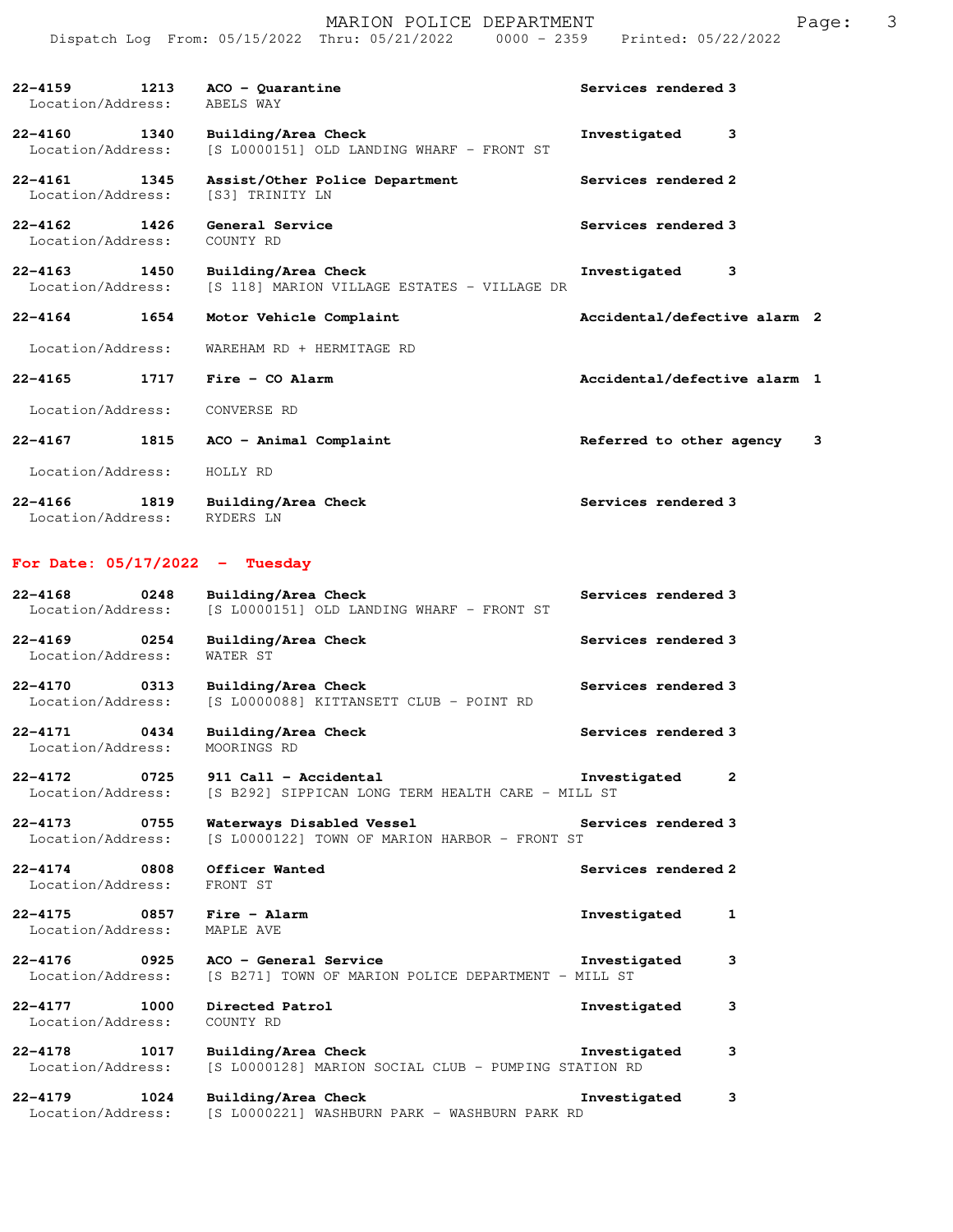|                                   |                   | MARION POLICE DEPARTMENT<br>Dispatch Log From: 05/15/2022 Thru: 05/21/2022 0000 - 2359 Printed: 05/22/2022 |                              | Page: | 4 |
|-----------------------------------|-------------------|------------------------------------------------------------------------------------------------------------|------------------------------|-------|---|
| 22-4180 1047                      | Location/Address: | Officer Wanted<br>MAIN ST + FRONT ST                                                                       | Services rendered 2          |       |   |
|                                   |                   | 22-4181 1249 Waterways Hazard                                                                              | Area search negative         | 2     |   |
|                                   | Location:         | SHORLINE                                                                                                   |                              |       |   |
| 22-4182                           | 1253              | D.M.V.                                                                                                     | Referred to other agency     | 3     |   |
| Location/Address:                 |                   | [S4] FAIRHAVEN AND MATT LINE - ROUTE 195 W                                                                 |                              |       |   |
| 22–4183 1329                      |                   | Paper Service                                                                                              | Message/summons delivered 3  |       |   |
| Location/Address:                 |                   | ISLAND WHARF RD                                                                                            |                              |       |   |
| Location/Address:                 |                   | 22-4184 1403 B & E/Past<br>POINT RD                                                                        | Investigated<br>$\mathbf{2}$ |       |   |
| Location/Address:                 |                   | 22-4185 1424 MVC - Injury<br>TOP OF THE195 WEST BOUND OFF RAMP - FRONT ST                                  | Report assigned 1            |       |   |
|                                   |                   | 22-4186 1458 911 Call - Accidental                                                                         | Accidental/defective alarm 2 |       |   |
| Location/Address:                 |                   | [S B292] SIPPICAN LONG TERM HEALTH CARE - MILL ST                                                          |                              |       |   |
| 22-4187 1511                      |                   | Fire - Alarm                                                                                               | Accidental/defective alarm 1 |       |   |
| Location/Address:                 |                   | [S L0000076] TABOR ACADEMY - HITCHCOCK DORM - SPRING ST                                                    |                              |       |   |
| 22-4188 1532<br>Location/Address: |                   | A & B/In Progress<br>DELANO RD                                                                             | Report assigned 1            |       |   |
| 22-4189<br>Location/Address:      |                   | 1553 Motor Vehicle Stop<br>WAREHAM RD                                                                      | Verbal warning 2             |       |   |
| 22-4190 1606<br>Location/Address: |                   | EMS - Mutual Aid<br>[S3] CRANBERRY GROVE                                                                   | Services rendered 1          |       |   |
| 22-4191<br>Location/Address:      | 1704              | Building/Area Check<br>[S L0000123] TOWN OF MARION HARBORMASTER'S OFFICE - ISLAND WHARF RD                 | Services rendered 3          |       |   |
| 22-4192<br>Location/Address:      | 1708              | Motor Vehicle Stop<br>[S 98] OVERPASS - ROUTE 105 AT ROUTE 195 - FRONT ST                                  | Verbal warning<br>2          |       |   |
| 22-4193                           | 1907              | EMS - Medical                                                                                              | Removed to hospital          | 1     |   |
| Location/Address:                 |                   | [S B292] SIPPICAN LONG TERM HEALTH CARE-WINDSOR - MILL ST                                                  |                              |       |   |
| 22-4194<br>Location/Address:      | 1918              | D.M.V.<br>[S L0000204] COLLISION SERVICES OF MARION - FRONT ST                                             | Services rendered 3          |       |   |
| 22-4195                           | 1947              | ACO - Animal Complaint                                                                                     | Area search negative         | 3     |   |
| Location/Address:                 |                   | CRAPO ST                                                                                                   |                              |       |   |
| 22-4196<br>Location/Address:      | 1954              | Directed Patrol<br>POINT RD + BARROS DR                                                                    | Services rendered 3          |       |   |
| 22-4197                           | 2016              | <b>EMS - Medical</b>                                                                                       | Accidental/defective alarm 1 |       |   |
| Location/Address:                 |                   | FRONT ST                                                                                                   |                              |       |   |
| 22-4198                           | 2058              | Suspicious Person                                                                                          | Area search negative         | 2     |   |
| Location/Address:                 |                   | RYDER TO STATION - MILL ST                                                                                 |                              |       |   |
| 22-4199<br>Location/Address:      | 2108              | Motor Vehicle Stop<br>[S 137] TRI TOWN MOTORS - WAREHAM RD                                                 | Report assigned 2            |       |   |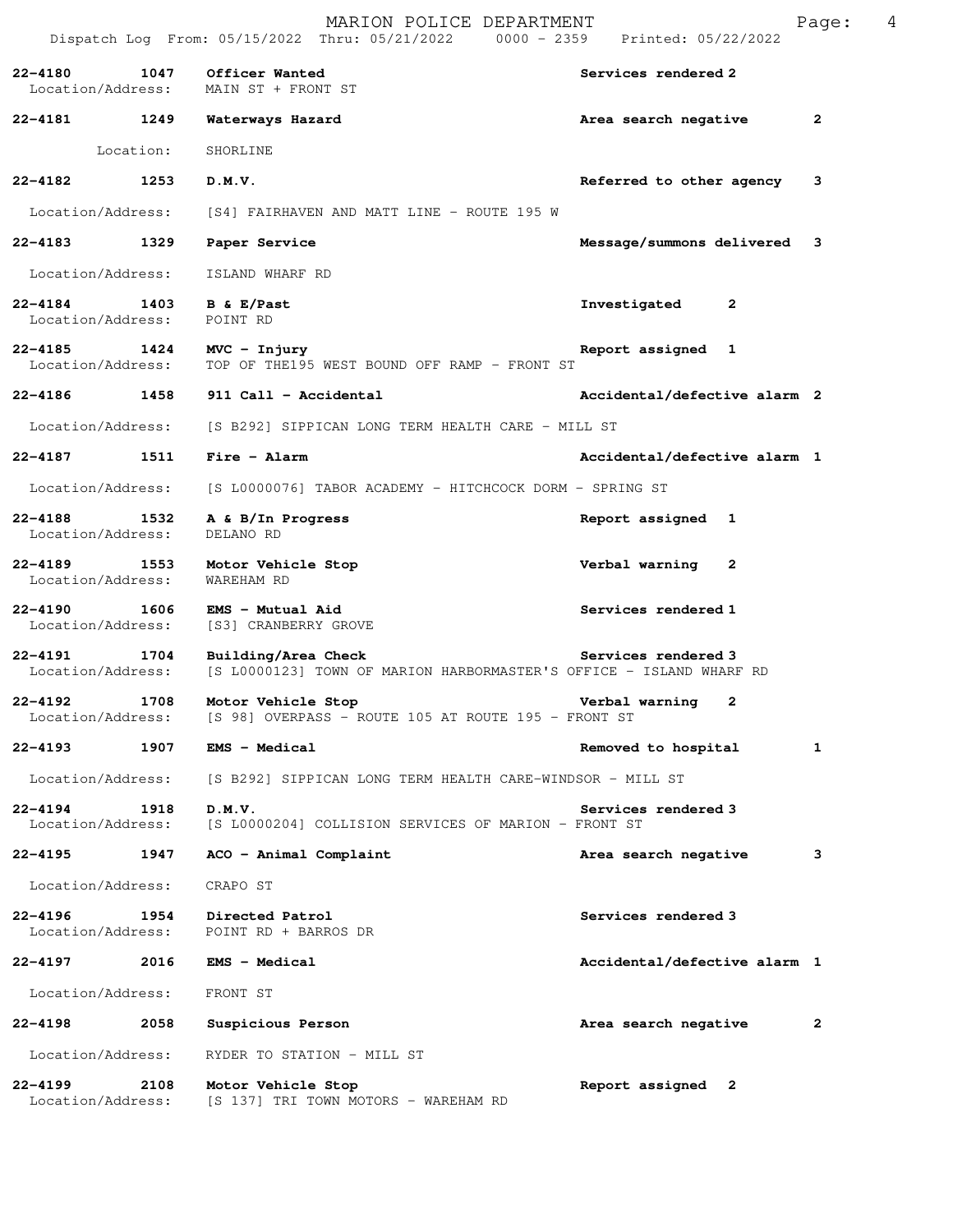#### **For Date: 05/18/2022 - Wednesday**

**22-4200 0247 Building/Area Check Services rendered 3**  Location/Address: [S L0000040] CUMBERLAND FARMS (SOUTH) - WAREHAM RD **22-4201 0250 Building/Area Check Services rendered 3**  Location/Address: ISLAND WHARF RD **22-4202 0302 Building/Area Check Services rendered 3**  Location/Address: [S L0000074] HILLER DODGE - MILL ST **22-4203 0632 MVC - Property Report assigned 2**  Location/Address: MILL ST + BARNABAS RD **22-4204 0840 911 Call - Accidental Investigated 2**  Location/Address: [S B392] SIPPICAN SCHOOL - SPRING ST **22-4205 0850 Building/Area Check Investigated 3**  [S 118] MARION VILLAGE ESTATES - VILLAGE DR **22-4209 0905 ACO - General Service Referred to other agency 3** Location/Address: SPRING ST **22-4206 0907 Officer Wanted Report assigned 2**  Location/Address: VILLAGE DR **22-4207 0927 MVC - Property Report assigned 2**  Location/Address: [S 89] DUNKIN DONUTS - WAREHAM RD **22-4208 1023 Burglar Alarm Services rendered 2 Incation/Address:** DELANO RD Location/Address: **22-4210 1341 Directed Patrol Investigated 3**  Location/Address: CONVERSE RD **22-4211 1342 Vandalism/In Progress Investigated 2**  Location/Address: VINE ST + FRONT ST **22-4212 1446 Building/Area Check Investigated 3**  Location/Address: [S L0000221] WASHBURN PARK - WASHBURN PARK RD **22-4213 1456 Building/Area Check Investigated 3**  Location/Address: OAKDALE AVE **22-4214 1800 Motor Vehicle Complaint Investigated 2**  Location/Address: **22-4215 1829 Motor Vehicle Stop Report assigned 2**  Location/Address: FRONT ST + HUCKLEBERRY WAY **22-4216 2148 Building/Area Check Services rendered 3**  Location/Address: MOORINGS RD **22-4217 2148 Building/Area Check Services rendered 3**  Location/Address: [S 137] TRI TOWN MOTORS - WAREHAM RD **22-4218 2203 Assist/Other Police Department Services rendered 2** 

Location/Address: MILE MARKER 36 - ROUTE 195 WEST

#### **For Date: 05/19/2022 - Thursday**

| $22 - 4219$       | 0106 | 911 Call - Accidental                      | Accidental/defective alarm 2 |  |
|-------------------|------|--------------------------------------------|------------------------------|--|
| Location/Address: |      | MAIN ST                                    |                              |  |
| $22 - 4220$       | 0120 | Building/Area Check                        | Services rendered 3          |  |
| Location/Address: |      | [S L0000216] CHILDRENS ACADEMY - COUNTY RD |                              |  |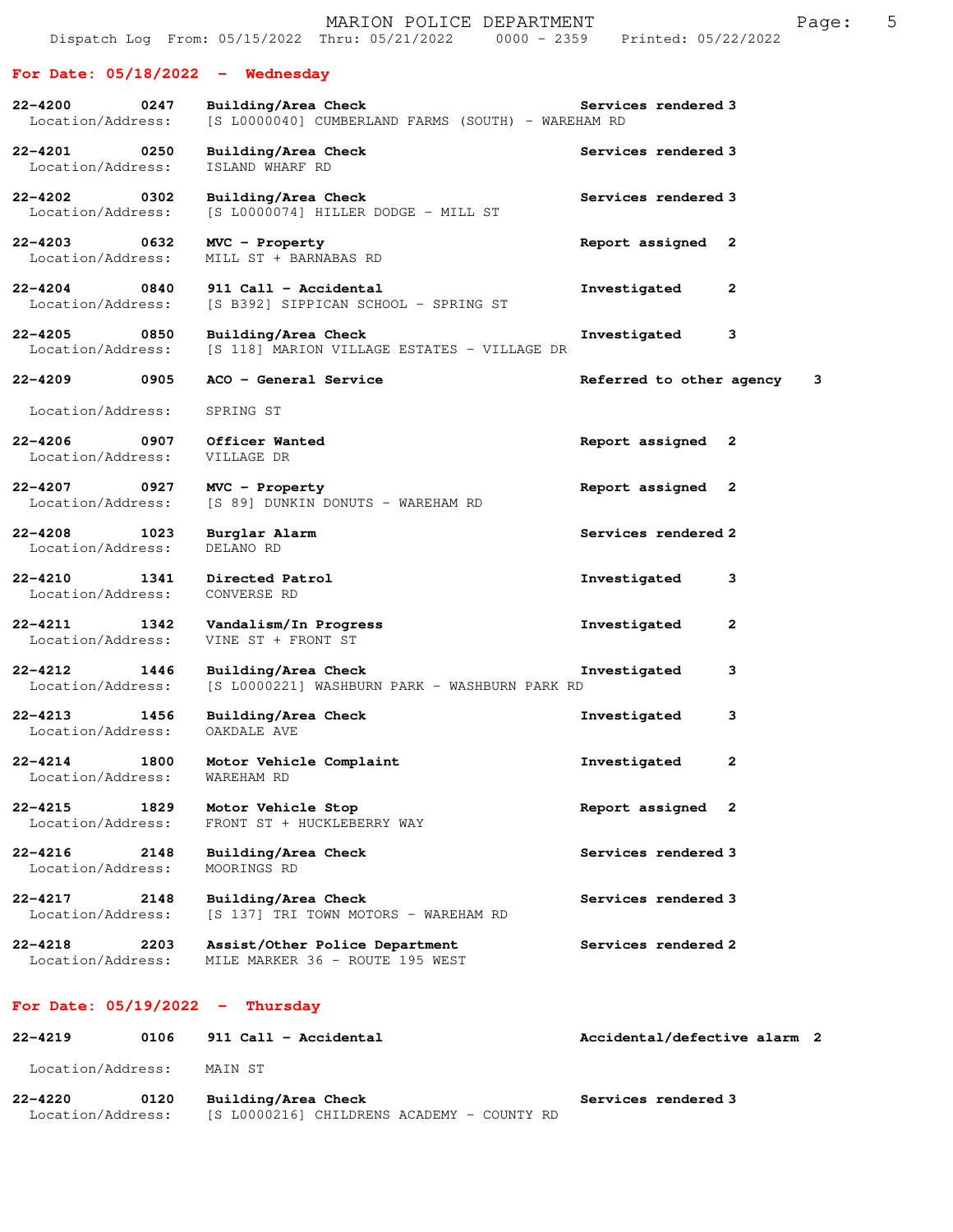|                                          |                   | MARION POLICE DEPARTMENT<br>Dispatch Log From: 05/15/2022 Thru: 05/21/2022 0000 - 2359 Printed: 05/22/2022 |                          |   | Page: | 6 |
|------------------------------------------|-------------------|------------------------------------------------------------------------------------------------------------|--------------------------|---|-------|---|
| 22-4221<br>Location/Address:             | 0123              | Building/Area Check<br>[S L0000172] BREW-FISH - SPRING ST                                                  | Services rendered 3      |   |       |   |
| 22-4222<br>Location/Address:             | 0213              | Building/Area Check<br>[S 82] MARION COMPUTER STORE - WAREHAM RD                                           | Services rendered 3      |   |       |   |
| 22-4223 0214<br>Location/Address:        |                   | Building/Area Check<br>[S L0000027] CAPTAIN HADLEY HOUSE - FRONT ST                                        | Services rendered 3      |   |       |   |
| $22 - 4224$ 0230                         |                   | <b>EMS - Medical</b>                                                                                       | No service necessary     |   | 1     |   |
| Location/Address:                        |                   | [S 175] GERTRUDE HEINEKEN - DELANO RD                                                                      |                          |   |       |   |
| $22 - 4225$<br>Location/Address:         | 0250              | Building/Area Check<br>[S 118] MARION VILLAGE ESTATES - VILLAGE DR                                         | Investigated             | 3 |       |   |
| 22-4226 0251<br>Location/Address:        |                   | Building/Area Check<br>[S L0000061] GILDA'S STONE ROOSTER - WAREHAM RD                                     | Services rendered 3      |   |       |   |
| $22 - 4227$<br>Location/Address:         | 0252              | Directed Patrol<br>COUNTY RD                                                                               | Investigated             | 3 |       |   |
| 22-4228 0303<br>Location/Address:        |                   | Building/Area Check<br>[S 125] BLUE HAIR SALON - WAREHAM RD                                                | Investigated             | 3 |       |   |
| $22 - 4229$<br>0814<br>Vicinity of:      |                   | D.M.V.<br>WAREHAM TOWN LINE - WAREHAM RD + HILL ST                                                         | Services rendered 3      |   |       |   |
| $22 - 4230$<br>Location/Address:         | 1020              | <b>ABANDONED PROPERTY</b><br>[S B271] TOWN OF MARION POLICE DEPARTMENT - MILL ST                           | Services rendered 3      |   |       |   |
| $22 - 4231$<br>1053<br>Location/Address: |                   | General Service<br>DELANO RD                                                                               | Services rendered 3      |   |       |   |
| 22-4232                                  | 1302              | ACO - General Service                                                                                      | Returned to home/family  |   | 3     |   |
| Location/Address:                        |                   | POINT RD                                                                                                   |                          |   |       |   |
| $22 - 4233$<br>Location/Address:         | 1320              | $ACO - Quarantine$<br>SPRING ST                                                                            | Investigated             | 3 |       |   |
| 22-4234                                  | 1330              | Motor Vehicle Complaint                                                                                    | Referred to other agency |   | 2     |   |
| Location/Address:                        |                   | JUST BEFORE THE WAREHAM TOWN LINE - ROUTE 195 EAST                                                         |                          |   |       |   |
| $22 - 4235$<br>Location/Address:         | 1529              | Larceny/Past<br>WIANNO RD                                                                                  | Report assigned 2        |   |       |   |
| $22 - 4236$<br>Location/Address:         | 1532              | $MVC$ - Hit & $Run/Property$<br>WAREHAM RD + POINT RD                                                      | Report assigned 2        |   |       |   |
| 22-4237<br>Location/Address:             | 1614              | Follow Up Investigation<br>[S B271] TOWN OF MARION POLICE DEPARTMENT - MILL ST                             | Report assigned 3        |   |       |   |
| $22 - 4238$<br>Location/Address:         | 1653              | Fraud<br>[S B512] LITTLE NECK VILLAGE - WAREHAM RD                                                         | Report assigned 3        |   |       |   |
| $22 - 4239$<br>Location/Address:         | 1701              | General Offense<br>[S L0000218] TOWN OF MARION COMMUNITY CENTER - MILL ST                                  | Services rendered 2      |   |       |   |
| 22-4240                                  | 2038              | ACO - General Service                                                                                      | No service necessary     |   | з     |   |
| Location/Address:                        |                   | CONVERSE RD                                                                                                |                          |   |       |   |
| 22-4241                                  | 2133<br>Location: | Waterways Disabled Vessel<br>[S3] STONEY POINT DYKE                                                        | Services rendered 3      |   |       |   |
| $22 - 4242$<br>Location/Address:         | 2146              | Follow Up Investigation<br>[S B512] LITTLE NECK VILLAGE - WAREHAM RD                                       | Investigated             | 3 |       |   |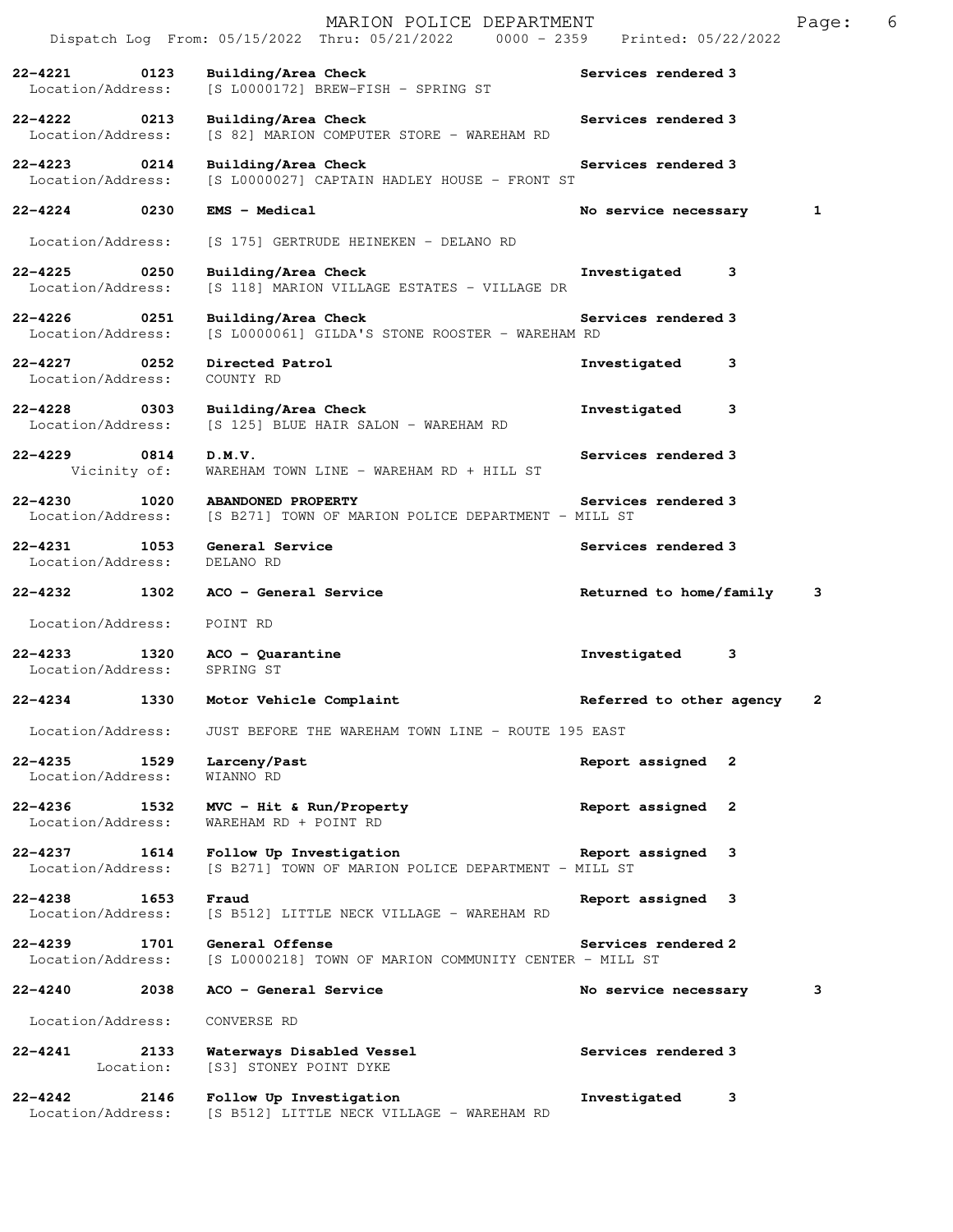|                                          |      | MARION POLICE DEPARTMENT<br>Dispatch Log From: 05/15/2022 Thru: 05/21/2022 0000 - 2359 Printed: 05/22/2022 |                              | 7<br>Page:   |
|------------------------------------------|------|------------------------------------------------------------------------------------------------------------|------------------------------|--------------|
| $22 - 4243$<br>Location/Address:         | 2237 | Waterways Area Patrol<br>[S L0000122] TOWN OF MARION HARBOR - FRONT ST                                     | Investigated<br>3            |              |
| $22 - 4244$<br>Location/Address:         | 2312 | Building/Area Check<br>[S L0000040] CUMBERLAND FARMS (SOUTH) - WAREHAM RD                                  | Services rendered 3          |              |
| 22-4245 2325<br>Location/Address:        |      | Building/Area Check<br>[S L0000173] SILVERSHELL BEACH - FRONT ST                                           | Investigated<br>3            |              |
| For Date: $05/20/2022 -$ Friday          |      |                                                                                                            |                              |              |
| $22 - 4246$<br>Location/Address:         | 0100 | Building/Area Check<br>[S L0000172] BREW-FISH - SPRING ST                                                  | Services rendered 3          |              |
| 22-4247 0111<br>Location/Address:        |      | Building/Area Check<br>[S 36] EAST OVER RESERVATION - COUNTY RD                                            | Services rendered 3          |              |
| 22-4248 0113<br>Location/Address:        |      | Building/Area Check<br>[S L0000216] CHILDRENS ACADEMY - COUNTY RD                                          | Services rendered 3          |              |
| 22-4249 0119<br>Location/Address:        |      | Building/Area Check<br>MOORINGS RD                                                                         | Services rendered 3          |              |
| 22-4250 0130<br>Location/Address:        |      | Services rendered 3<br>Building/Area Check<br>[S L0000082] ISLAND WHARF MARINE - ISLAND WHARF RD           |                              |              |
| $22 - 4251$<br>0133<br>Location/Address: |      | Building/Area Check<br>[S L0000173] SILVERSHELL BEACH - FRONT ST                                           | Services rendered 3          |              |
| 22-4252<br>0146<br>Location/Address:     |      | Building/Area Check<br>[S L0000088] KITTANSETT CLUB - POINT RD                                             | Services rendered 3          |              |
| $22 - 4253$<br>0816<br>Location/Address: |      | Officer Wanted<br>[S L0000225] WELL'S SERVICE STATION - WAREHAM RD                                         | Services rendered 2          |              |
| $22 - 4254$                              | 0818 | Burglar Alarm                                                                                              | Accidental/defective alarm 2 |              |
| Location/Address:                        |      | MOORINGS RD                                                                                                |                              |              |
| 22-4255<br>Location/Address:             | 0949 | Follow Up Investigation<br>[S B512] LITTLE NECK VILLAGE - WAREHAM RD                                       | Investigated<br>3            |              |
| $22 - 4256$<br>Location/Address:         | 0952 | 911 Call - Accidental<br>[S B292] SIPPICAN LONG TERM HEALTH CARE - MILL ST                                 | Investigated<br>2            |              |
| $22 - 4257$<br>Location:                 | 1118 | Follow Up Investigation<br>[S3] WAREHAM DISTRICT COURT                                                     | Services rendered 3          |              |
| $22 - 4258$<br>Location/Address:         | 1141 | Waterways Area Patrol<br>[S L0000173] SILVERSHELL BEACH - FRONT ST                                         | Services rendered 3          |              |
| $22 - 4259$<br>Location/Address:         | 1202 | Parking Enforcement<br>FRONT ST                                                                            | Services rendered 3          |              |
| $22 - 4260$<br>Location/Address:         | 1217 | Fraud<br>[S B271] TOWN OF MARION POLICE DEPARTMENT - MILL ST                                               | Report assigned 3            |              |
| $22 - 4261$<br>Location/Address:         | 1220 | Paper Service<br>SPRING ST                                                                                 | Services rendered 3          |              |
| 22-4262                                  | 1232 | Transport                                                                                                  | Referred to other agency     | 3            |
| Location/Address:                        |      | SPRING ST                                                                                                  |                              |              |
| $22 - 4263$                              | 1247 | MVC - Property                                                                                             | Referred to other agency     | $\mathbf{2}$ |
| Location/Address:                        |      | ROUTE 195 EAST                                                                                             |                              |              |
| $22 - 4264$                              | 1327 | Fire - Alarm                                                                                               | Referred to other agency     | 1            |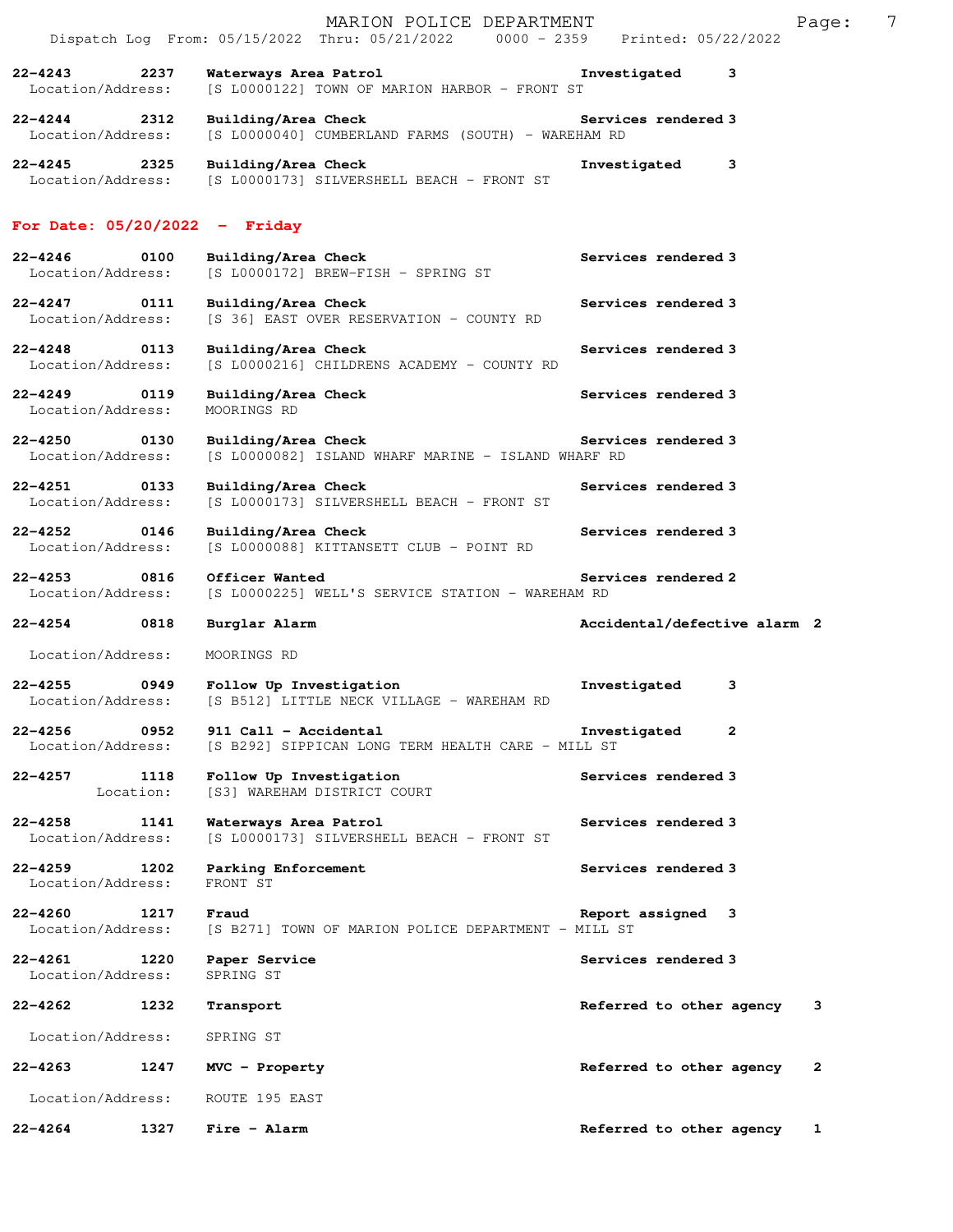|                                       |      | MARION POLICE DEPARTMENT<br>Dispatch Log From: 05/15/2022 Thru: 05/21/2022 0000 - 2359 Printed: 05/22/2022 | Page:                         | 8 |
|---------------------------------------|------|------------------------------------------------------------------------------------------------------------|-------------------------------|---|
| Location/Address:                     |      | [S B414] TABOR ACADEMY - DORM COMPLEX - SPRING ST                                                          |                               |   |
| 22–4265<br>Location/Address:          | 1337 | Waterways Hazard<br>WEWEANTIC RIVER - DEXTER RD                                                            | Services rendered 2           |   |
| 22-4266                               | 1621 | 911 Call - Accidental                                                                                      | Accidental/defective alarm 2  |   |
| Location/Address:                     |      | [S B292] SIPPICAN LONG TERM HEALTH CARE - MILL ST                                                          |                               |   |
| 22–4267 1722                          |      | Paper Service                                                                                              | No such person can be found 3 |   |
| Location/Address:                     |      | ICHABOD LN                                                                                                 |                               |   |
| 22-4268<br>Location/Address:          | 2008 | Building/Area Check<br>[S L0000123] TOWN OF MARION HARBORMASTER'S OFFICE - ISLAND WHARF RD                 | Services rendered 3           |   |
| $22 - 4269$ 2014<br>Location/Address: |      | Building/Area Check<br>WATER ST                                                                            | Services rendered 3           |   |
| 22-4270<br>Location/Address:          | 2015 | Building/Area Check<br>[S L0000173] SILVERSHELL BEACH - FRONT ST                                           | Services rendered 3           |   |
| 22-4271 2026<br>Location/Address:     |      | Suspicious Motor Vehicle<br>[S 36] EAST OVER RESERVATION - COUNTY RD                                       | Investigated<br>2             |   |
| 22–4272                               | 2038 | Paper Service                                                                                              | Message/summons delivered 3   |   |
| Location/Address:                     |      | ICHABOD LN                                                                                                 |                               |   |
| 22–4273                               | 2102 | 911 Call - Accidental                                                                                      | Accidental/defective alarm 2  |   |
| Location/Address:                     |      | [S B292] SIPPICAN LONG TERM HEALTH CARE - MILL ST                                                          |                               |   |
| $22 - 4274$ 2149<br>Location/Address: |      | EMS - Mutual Aid<br>[S3] PAPERMILL RD                                                                      | Services rendered 1           |   |
|                                       |      | For Date: $05/21/2022 -$ Saturday                                                                          |                               |   |
| 22–4275<br>Location/Address:          | 0217 | Building/Area Check<br>VILLAGE DR                                                                          | Services rendered 3           |   |
| 22-4276<br>Location/Address:          | 0228 | Building/Area Check<br>HILL ST                                                                             | Services rendered 3           |   |
| 22–4277<br>Location/Address:          | 0233 | Building/Area Check<br>MOORINGS RD                                                                         | Services rendered 3           |   |
| 22-4278<br>Location/Address:          | 0242 | Building/Area Check<br>[S L0000173] SILVERSHELL BEACH - FRONT ST                                           | Services rendered 3           |   |
| 22-4279<br>Location/Address:          | 0246 | Building/Area Check<br>[S L0000082] ISLAND WHARF MARINE - ISLAND WHARF RD                                  | Services rendered 3           |   |
| 22-4280<br>Location/Address:          | 0252 | Building/Area Check<br>[S 125] BLUE HAIR SALON - WAREHAM RD                                                | Services rendered 3           |   |
| 22-4281<br>Location/Address:          | 0253 | Directed Patrol<br>DELANO RD                                                                               | Services rendered 3           |   |
| 22-4282<br>Location/Address:          | 0306 | Building/Area Check<br>[S L0000088] KITTANSETT CLUB - POINT RD                                             | Services rendered 3           |   |
| 22-4283<br>Location/Address:          | 0319 | Building/Area Check<br>[S 36] EAST OVER RESERVATION - COUNTY RD                                            | Services rendered 3           |   |
| 22-4284                               | 0720 | Burglar Alarm                                                                                              | 2<br>No service necessary     |   |
| Location/Address:                     |      | POINT RD                                                                                                   |                               |   |